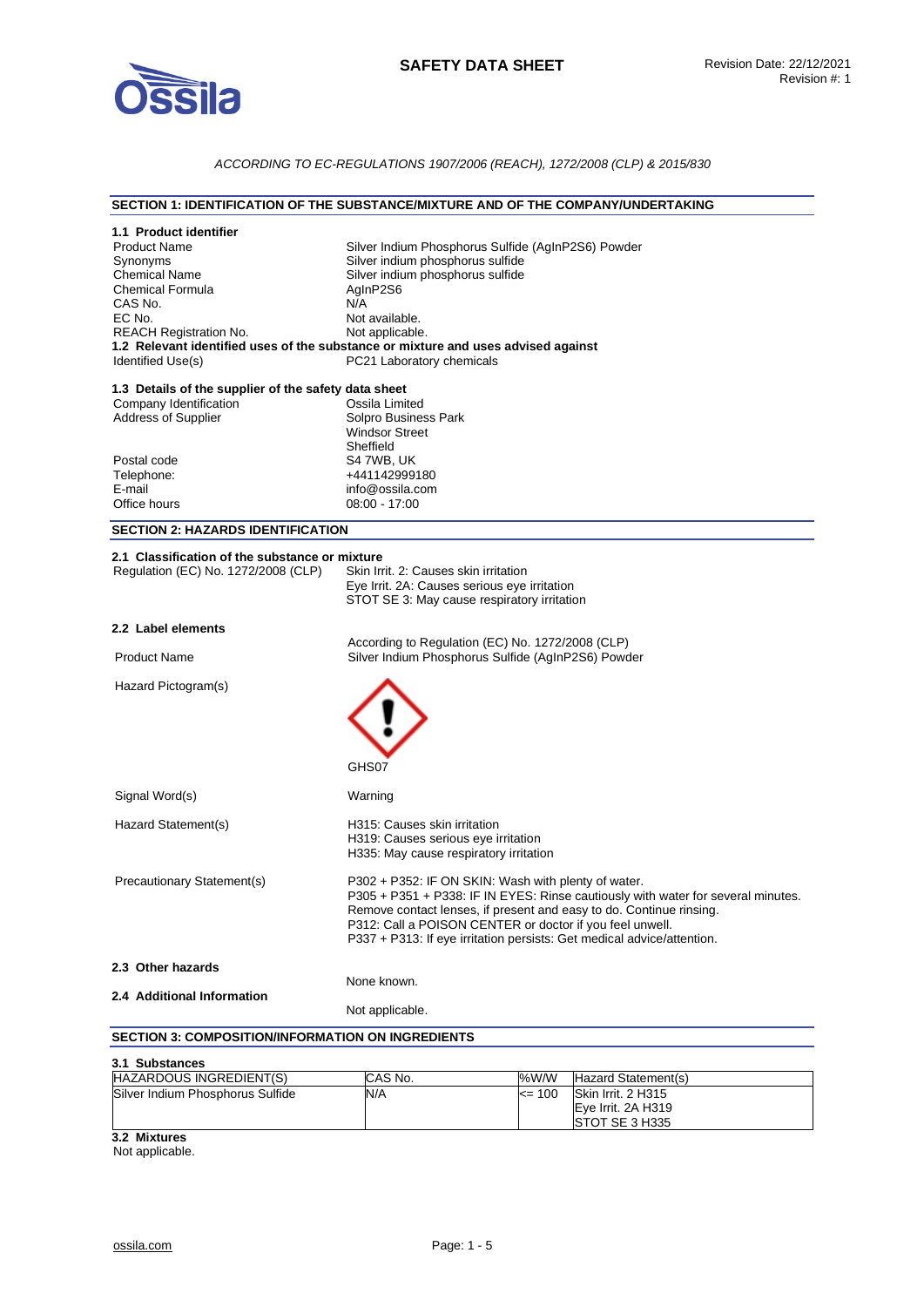

# **SECTION 4: FIRST AID MEASURES**

| 4.1 Description of first aid measures                           |                                                                                    |
|-----------------------------------------------------------------|------------------------------------------------------------------------------------|
| Inhalation                                                      | Remove person to fresh air and keep comfortable for breathing. Get medical         |
|                                                                 | advice/attention if you feel unwell.                                               |
| <b>Skin Contact</b>                                             | Rinse skin with water. If skin irritation occurs, get medical advice/attention.    |
| Eye Contact                                                     | Rinse cautiously with water for several minutes. Remove contact lenses, if present |
|                                                                 | and easy to do. Continue rinsing.                                                  |
| Ingestion                                                       | Rinse out mouth with water. Get medical advice/attention if you feel unwell.       |
| 4.2 Most important symptoms and effects, both acute and delayed |                                                                                    |
|                                                                 | SECTION 11: Most important symptoms and effects, both acute and delayed            |
|                                                                 | 4.3 Indication of any immediate medical attention and special treatment needed     |
|                                                                 | Treat symptomatically.                                                             |

#### **5.1 Extinguishing media**

**SECTION 5: FIREFIGHTING MEASURES** 

| 5.1 Extinguishing media                                   |                                                                                                         |
|-----------------------------------------------------------|---------------------------------------------------------------------------------------------------------|
| Suitable Extinguishing media                              | As appropriate for surrounding fire.                                                                    |
| Unsuitable extinguishing media                            | As appropriate for surrounding fire.                                                                    |
| 5.2 Special hazards arising from the substance or mixture |                                                                                                         |
|                                                           | May decompose in a fire, giving off toxic and irritant vapours.                                         |
| 5.3 Advice for firefighters                               |                                                                                                         |
|                                                           | Fire fighters should wear complete protective clothing including self-contained<br>breathing apparatus. |

#### **SECTION 6: ACCIDENTAL RELEASE MEASURES**

| 6.1 Personal precautions, protective equipment and emergency procedures |                                                                                                                                                                                                              |  |  |
|-------------------------------------------------------------------------|--------------------------------------------------------------------------------------------------------------------------------------------------------------------------------------------------------------|--|--|
|                                                                         | Provide adequate ventilation. Wear protective clothing as per section 8.                                                                                                                                     |  |  |
| 6.2 Environmental precautions                                           |                                                                                                                                                                                                              |  |  |
|                                                                         | Avoid release to the environment.                                                                                                                                                                            |  |  |
| 6.3 Methods and material for containment and cleaning up                |                                                                                                                                                                                                              |  |  |
|                                                                         | Sweep up spilled substance but avoid making dust. Use vacuum equipment for<br>collecting spilt materials, where practicable. Dispose of contents in accordance with<br>local, state or national legislation. |  |  |
| 6.4 Reference to other sections                                         |                                                                                                                                                                                                              |  |  |
|                                                                         | See Also Section 8, 13.                                                                                                                                                                                      |  |  |
| <b>SECTION 7: HANDLING AND STORAGE</b>                                  |                                                                                                                                                                                                              |  |  |

#### **7.1 Precautions for safe handling**  Avoid breathing vapours/mist/dust/aerosols. Use only in a well-ventilated area. Wear protective clothing as per section 8. Wash hands thoroughly after handling. **7.2 Conditions for safe storage, including any incompatibilities**  Store in a well-ventilated place. Keep container tightly closed. Storage temperature and ambient.<br>Storage life and the Stable units of the Stable units of the Stable units of the Stable units of the Stable units of the Stable units of the Stable units of the Stable units of the Stable u Stable under normal conditions.<br>None known. Incompatible materials **7.3 Specific end use(s)**  Not known. See Section: 1.2.

#### **SECTION 8: EXPOSURE CONTROLS/PERSONAL PROTECTION**

#### **8.1 Control parameters**

8.1.1 Occupational Exposure Limits

No Occupational Exposure Limit assigned.

#### Occupational Exposure Limits

| SUBSTANCE. |        | CAS No. | LTEL<br>. (8 hr<br><b>TWA</b><br>ppm, | (8 <sub>hr</sub> )<br><b>LTEL</b><br>$TWA$ ma/m <sup>3</sup> ) | STEL<br>(ppm) | $STEL$ (mg/m <sup>3</sup> ) | Note |
|------------|--------|---------|---------------------------------------|----------------------------------------------------------------|---------------|-----------------------------|------|
|            |        |         |                                       |                                                                |               |                             |      |
| Region     | Source |         |                                       |                                                                |               |                             |      |

# EU United Kingdom

EU Occupational Exposure Limits UK Workplace Exposure Limits EH40/2005 (Third edition, published 2018)

# **8.2 Exposure controls**

Ensure adequate ventilation. A washing facility/water for eye and skin cleaning purposes should be present.

8.2.2. Personal protection equipment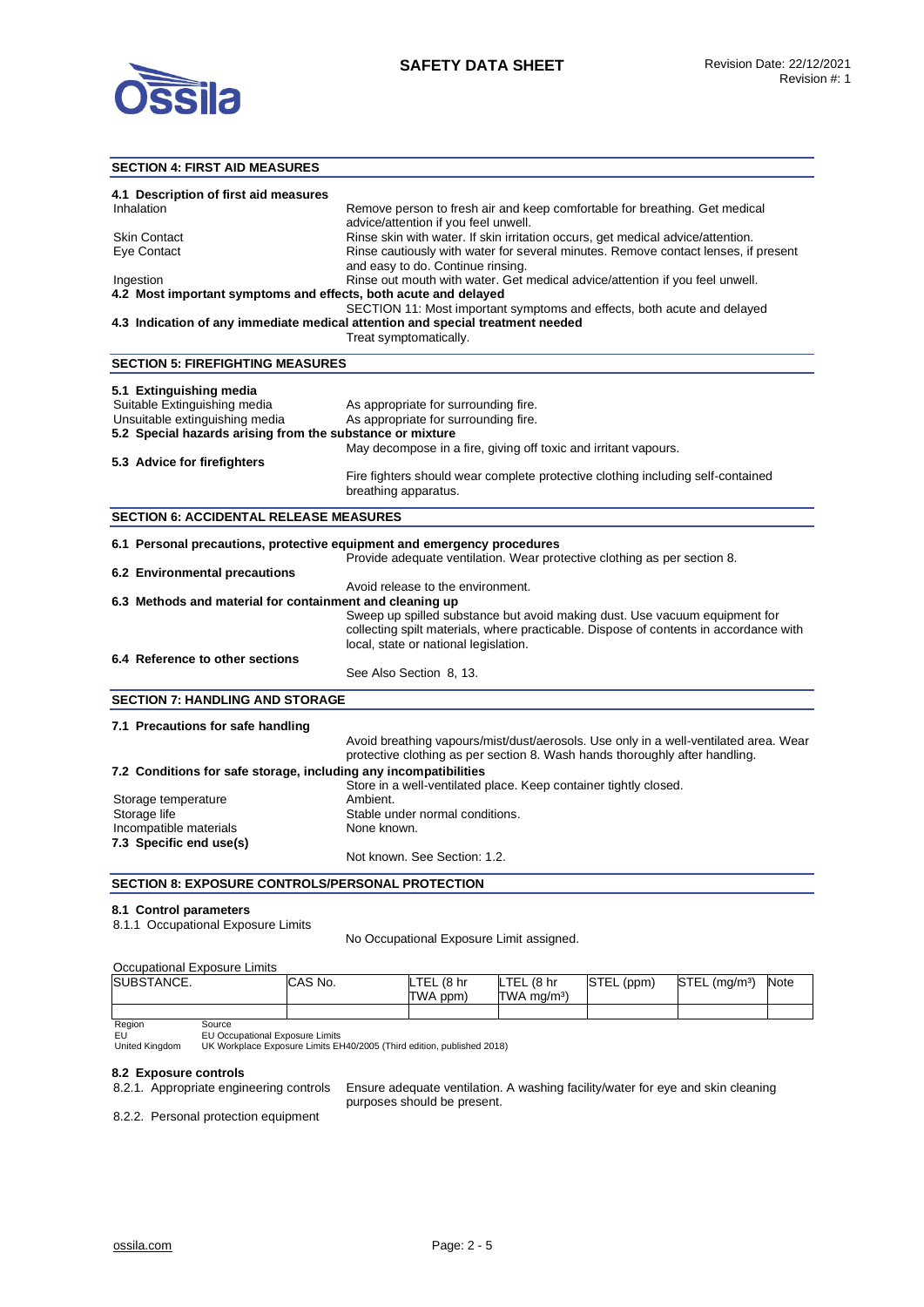# **SAFETY DATA SHEET** Revision Date: 22/12/2021



| Eye Protection         | Wear eye protection with side protection (EN166).                         |
|------------------------|---------------------------------------------------------------------------|
| Skin protection        | Wear protective clothing and gloves: Impervious gloves (EN 374).          |
| Respiratory protection | A suitable mask with filter type A (EN14387 or EN405) may be appropriate. |
| Thermal hazards        | None known.                                                               |
|                        | 8.2.3. Environmental Exposure Controls Avoid release to the environment.  |

#### **SECTION 9: PHYSICAL AND CHEMICAL PROPERTIES**

#### **9.1 Information on basic physical and chemical properties**

| Appearance                              | Solid: Powder.                 |
|-----------------------------------------|--------------------------------|
|                                         | Colour: Silver to Dark Gray.   |
| Odour                                   | Not known.                     |
| Odour threshold                         | Not known.                     |
| рH                                      | Not known.                     |
| Melting point/freezing point            | Not known.                     |
| Initial boiling point and boiling range | Not known.                     |
| <b>Flash Point</b>                      | Not known.                     |
| Evaporation rate                        | Not known.                     |
| Flammability (solid, gas)               | Not known.                     |
| Upper/lower flammability or explosive   | Not known.                     |
| limits                                  |                                |
| Vapour pressure                         | Not known.                     |
| Vapour density                          | Not known.                     |
| Density (g/ml)                          | Not known.                     |
| Relative density                        | Not known.                     |
| Solubility(ies)                         | Solubility (Water): Not known. |
|                                         | Solubility (Other): Not known. |
| Partition coefficient: n-octanol/water  | Not known.                     |
| Auto-ignition temperature               | Not known.                     |
| Decomposition Temperature (°C)          | Not known.                     |
| Viscosity                               | Not known.                     |
| <b>Explosive properties</b>             | Not known.                     |
| Oxidising properties                    | Not known.                     |
| 9.2 Other information                   |                                |
|                                         | None.                          |

# **SECTION 10: STABILITY AND REACTIVITY**

| 10.1 Reactivity                              |                                            |
|----------------------------------------------|--------------------------------------------|
|                                              | None anticipated.                          |
| 10.2 Chemical Stability                      |                                            |
|                                              | Stable under normal conditions.            |
| 10.3 Possibility of hazardous reactions      |                                            |
|                                              | Not known.                                 |
| 10.4 Conditions to avoid                     |                                            |
|                                              | Not known.                                 |
| 10.5 Incompatible materials                  |                                            |
|                                              | Not known.                                 |
| 10.6 Hazardous decomposition products        |                                            |
|                                              | No hazardous decomposition products known. |
| <b>SECTION 11: TOXICOLOGICAL INFORMATION</b> |                                            |

#### **11.1 Information on toxicological effects**  Acute toxicity - Ingestion

| Acute toxicity - Skin Contact | No data available. |
|-------------------------------|--------------------|
|                               |                    |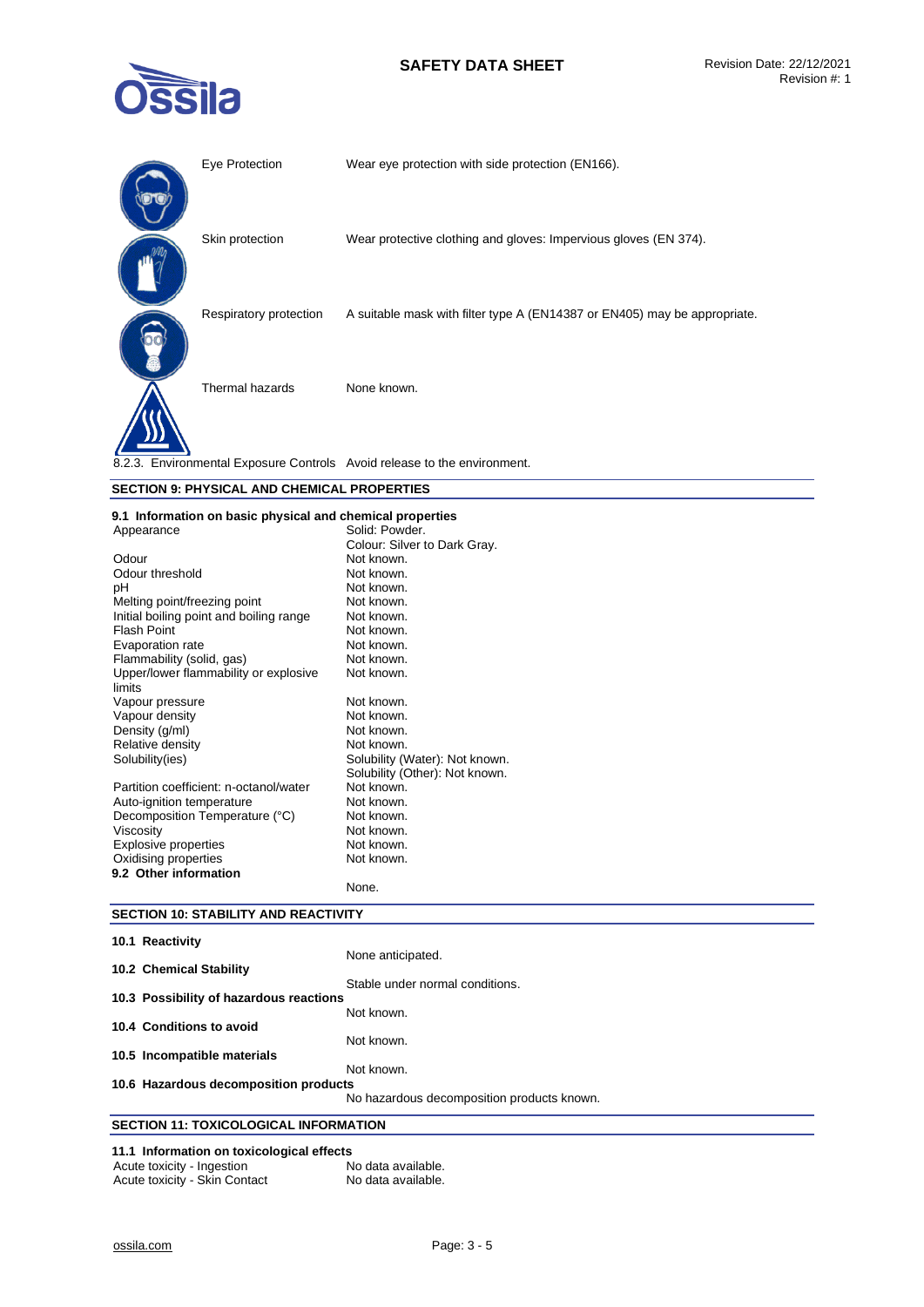

| Acute toxicity - Inhalation    | No data available. |
|--------------------------------|--------------------|
| Skin corrosion/irritation      | No data available. |
| Serious eye damage/irritation  | No data available. |
| Skin sensitization data        | No data available. |
| Respiratory sensitization data | No data available. |
| Germ cell mutagenicity         | No data available. |
| Carcinogenicity                | No data available. |
| Reproductive toxicity          | No data available. |
| Lactation                      | No data available. |
| STOT - single exposure         | No data available. |
| STOT - repeated exposure       | No data available. |
| Aspiration hazard              | No data available. |
| 11.2 Other information         |                    |
|                                | Not known.         |
|                                |                    |

# **SECTION 12: ECOLOGICAL INFORMATION**

#### **12.1 Toxicity**

|                                            | No data available. |  |
|--------------------------------------------|--------------------|--|
| Toxicity - Aquatic invertebrates           | No data available. |  |
| Toxicity - Fish                            | No data available. |  |
| Toxicity - Algae                           | No data available. |  |
| <b>Toxicity - Sediment Compartment</b>     | Not classified.    |  |
| <b>Toxicity - Terrestrial Compartment</b>  | Not classified.    |  |
| 12.2 Persistence and Degradation           |                    |  |
|                                            | Not known.         |  |
| 12.3 Bioaccumulative potential             |                    |  |
|                                            | Not known.         |  |
| 12.4 Mobility in soil                      |                    |  |
|                                            | Not known.         |  |
| 12.5 Results of PBT and vPvB assessment    |                    |  |
|                                            | Not known.         |  |
| 12.6 Other adverse effects                 |                    |  |
|                                            | Not known.         |  |
| <b>SECTION 13: DISPOSAL CONSIDERATIONS</b> |                    |  |
|                                            |                    |  |

#### **13.1 Waste treatment methods**

Dispose of contents in accordance with local, state or national legislation. Recycle only completely emptied packaging. Normal disposal is via incineration operated by an accredited disposal contractor. Send to a licensed recycler, reclaimer or incinerator.

#### **13.2 Additional Information**

Disposal should be in accordance with local, state or national legislation.

#### **SECTION 14: TRANSPORT INFORMATION**

IATA/IMO/RID/ADR Not classified as hazardous for transport.

# **SECTION 15: REGULATORY INFORMATION**

**15.1 Safety, health and environmental regulations/legislation specific for the substance or mixture** 

| European Regulations - Authorisations and/or Restrictions On Use |            |
|------------------------------------------------------------------|------------|
| Candidate List of Substances of Very                             | Not listed |
| <b>High Concern for Authorisation</b>                            |            |
| <b>REACH: ANNEX XIV list of substances</b>                       | Not listed |
| subject to authorisation                                         |            |
| REACH: Annex XVII Restrictions on the                            | Not listed |
| manufacture, placing on the market and                           |            |
| use of certain dangerous substances,                             |            |
| mixtures and articles                                            |            |
| Community Rolling Action Plan (CoRAP) Not listed                 |            |
| Regulation (EC) N° 850/2004 of the                               | Not listed |
| European Parliament and of the Council                           |            |
| on persistent organic pollutants                                 |            |
| Regulation (EC) N° 1005/2009 on                                  | Not listed |
| substances that deplete the ozone layer                          |            |
| Regulation (EU) $N^{\circ}$ 649/2012 of the                      | Not listed |
| European Parliament and of the Council                           |            |
| concerning the export and import of                              |            |
| hazardous chemicals                                              |            |
| National regulations                                             |            |
| Other                                                            | Not known. |
|                                                                  |            |